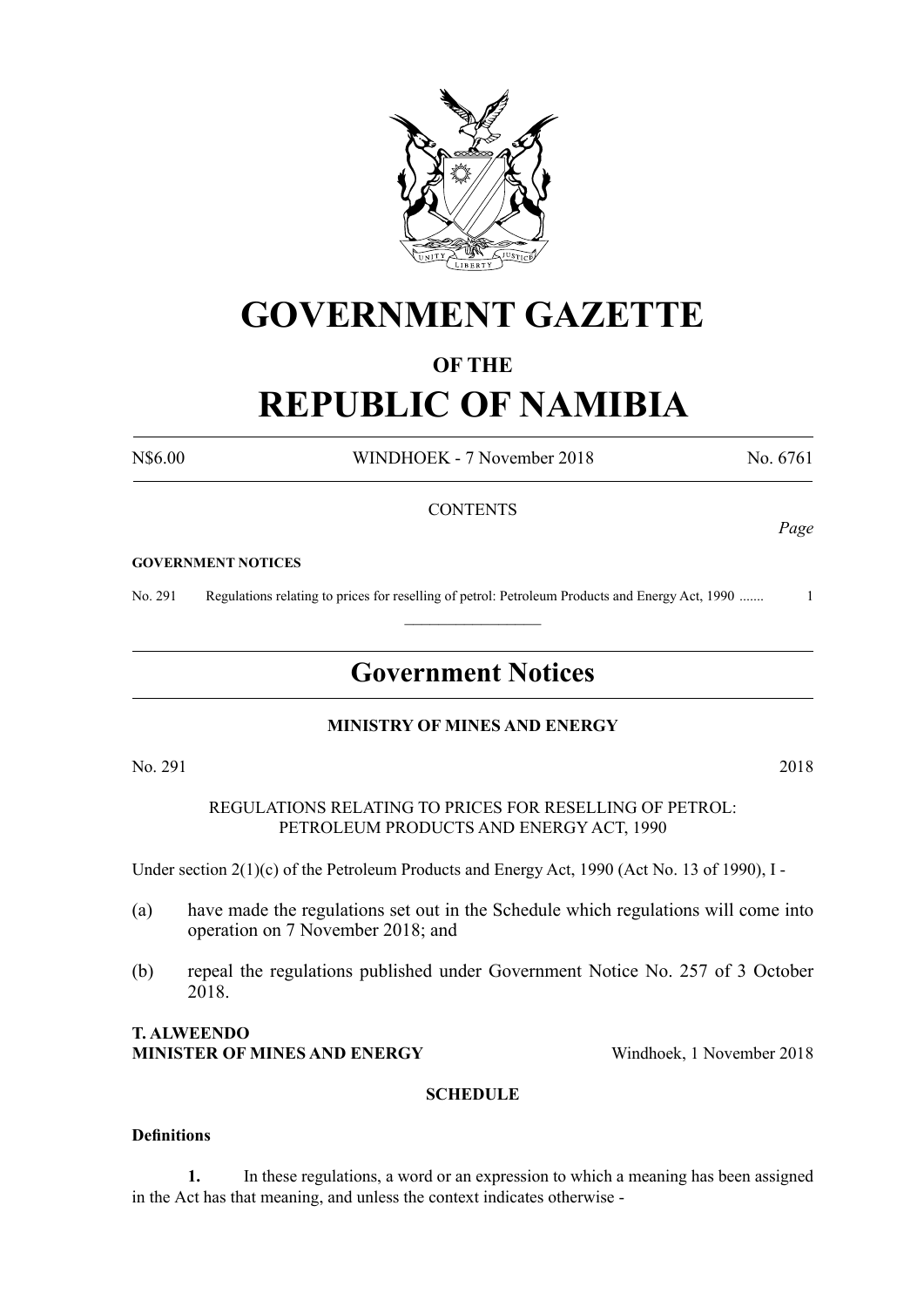"petrol" includes any mixture of petrol with any other substance, which mixture can be used as fuel for the operation of a spark ignition engine;

"reseller" means any person who, whether he or she has a petrol pump in operation in terms of an arrangement with a wholesale distributor or not, acquires petrol directly from a wholesale distributor and sells it to any other person in the course of or as part of the activities of a business carried on by him or her, but does not include any such person in relation to petrol which he or she sells in terms of an agreement with a wholesale distributor only in quantities of not less than 200 litres at a time;

"wholesale distributor" means any person to whom a wholesale licence has been issued under the Act, including any person who is deemed to be a wholesaler under the Act and any of the licensed oil companies or traders referred to in regulation 2; and

"the Act" means the Petroleum Products and Energy Act, 1990 (Act No. 13 of 1990).

#### **Licensed oil companies or traders**

**2.** The following are licensed oil companies or traders that are regarded as wholesale distributors:

| Pandu Trading Company (Proprietary) Limited                    | Licence $W/1/2000$  |
|----------------------------------------------------------------|---------------------|
| Total Namibia (Proprietary) Limited                            | Licence $W/2/2000$  |
| Caltex Oil (Namibia) (Proprietary) Limited                     | Licence W/ 3/2000   |
| Bachmus Oil & Fuel Supplies (Proprietary) Limited              | Licence $W/4/2001$  |
| Shell Namibia Limited                                          | Licence $W/5/2001$  |
| BP Namibia (Proprietary) Limited                               | Licence W/6/2001    |
| Engen Namibia (Proprietary) Limited                            | Licence W/ $7/2001$ |
| <b>LVW</b> Boerediens                                          | Licence $W/8/2001$  |
| Kunene Net Oil Brokers                                         | Licence $W/9/2001$  |
| Namibia Fuel                                                   | Licence $W/10/2002$ |
| Namibia Petroleum Trading & Distribution (Proprietary) Limited | Licence W/11/2002   |
| Internam Shipping (Proprietary) Limited                        | Licence W/12/2002   |
| Internam Automotive & Fuel Supplies (Proprietary) Limited      | Licence W/13/2002   |
| Jaco N van Dyk                                                 | Licence W/14/2002   |
| Ombuga Oil Company (Proprietary) Limited                       | Licence $W/15/2003$ |
| Rhino Trek                                                     | Licence W/16/2003   |
| Norwegian Seaways Namibia (Pty) Ltd                            | Licence W/17/2003   |
| Namibia Energy Corporation (Pty) Ltd                           | Licence W/18/2004   |
| Namibia Liquid Fuel (Pty) Ltd                                  | Licence W/19/2004   |
| Namibia Prima Traders (Pty) Ltd                                | Licence $W/20/2004$ |
| Central Oil Namibia                                            | Licence $W/21/2004$ |
| Lia Holdings (Pty) Ltd                                         | Licence W/22/2004   |
| African Legend Energy Namibia (Pty) Ltd                        | Licence W/23/2005   |
| Franchise Namibia cc                                           | Licence W/24/2006   |
| Namibia Future Petroleum & Marketing                           | Licence W/25/2006   |
| SANOCOR Africa Energy (Pty) Ltd                                | Licence W/26/2006   |
| Namib Contract Haulage (Pty) Ltd                               | Licence W/27/2006   |
| Northern Fuel Distribution cc                                  | Licence W/28/2006   |
| World Marine & Offshore Supply Company (Pty) Ltd               | Licence W/29/2007   |
| Patizana Consultancy Service cc                                | Licence W/30/2007   |
| Puma Energy Pty Ltd                                            | Licence W/31/2014   |
| Abraham Kazeundja                                              | Licence W/32/2007   |
| Hapilo Energy cc                                               | Licence W/33/2007   |
| Situmbeko Petroleum Suppliers CC                               | Licence W/34/2007   |
| United Africa Group (Pty) Ltd                                  | Licence W/35/2007   |
|                                                                |                     |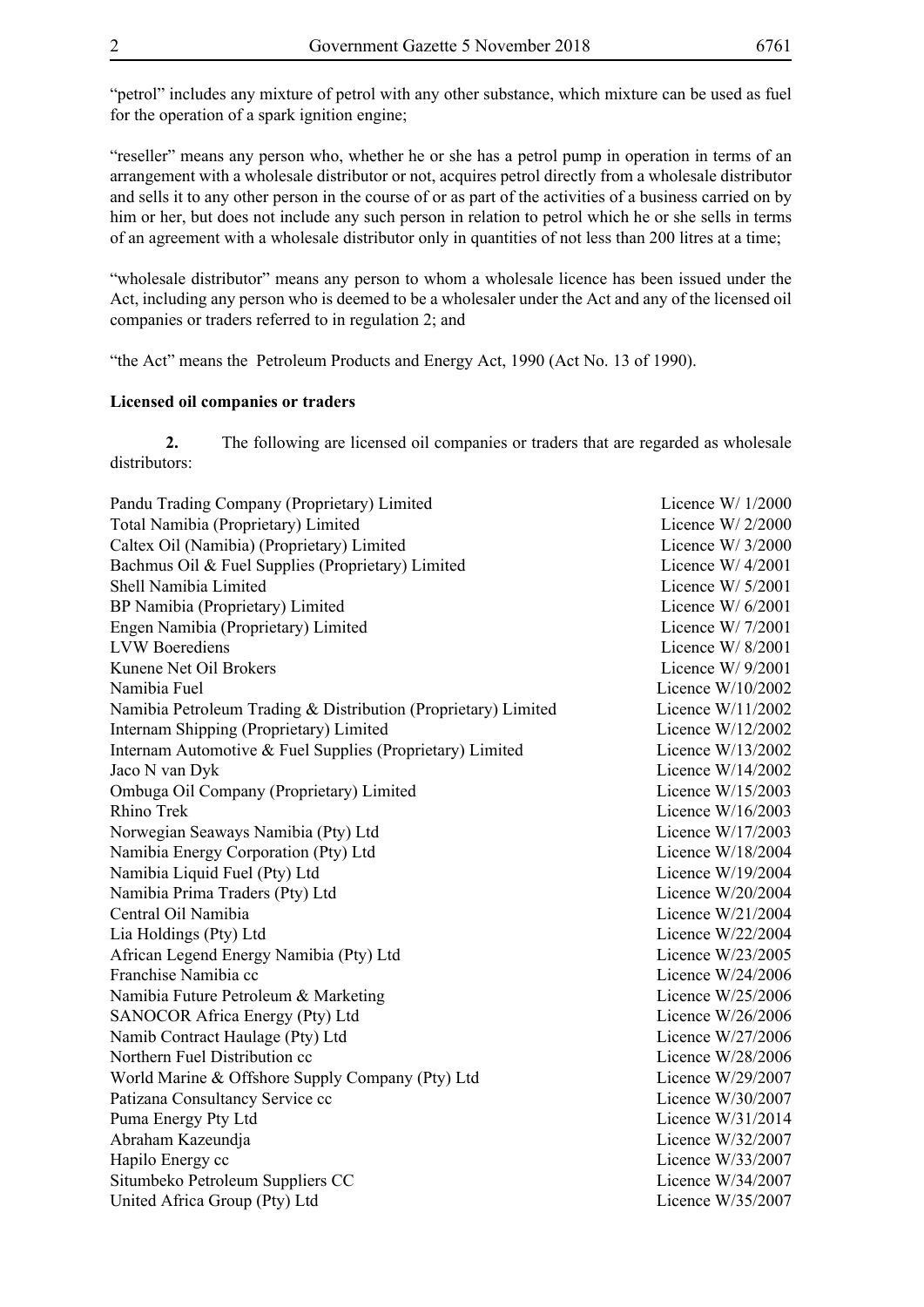NAMWORLD Fuel Company (Pty) Ltd Licence W/36/2007 Noble Investment (Pty) Ltd Licence W/37/2007 Daniel Deon Van Vuuren Licence W/38/2008 Waddin General Retail (Pty) Ltd Licence W/39/2008 Namibia Oil Refinery Ltd Licence W/40/2008 Petro Energy Namibia **Dividends** Contract Contract Contract Contract Contract Contract Contract Contract Contract Contract Contract Contract Contract Contract Contract Contract Contract Contract Contract Contract Contract Petro Logistics cc<br>
Licence W/42/2008 Nam-Russia Trading Enterprise cc Licence W/43/2008 M&C Freight Service cc Licence W/44/2008 MZOHS Investment Holding cc Licence W/45/2008 Fossil Investment Holding Pty Ltd Licence W/46/2008 Rentech Trading cc 
<br>
Rentech Trading cc

Licence W/47/2008 Jowells Transport Namibia Licence W/48/2008 David Joh Barty Licence W/50/2008 The Suppliers Ana Service Cc Licence W/51/2008 Omega Shipping Namibia Licence W/57/2009 Linktel Shipping Agency Licence W/58/2009 JR Fuel Suppliers Cc Licence W/59/2009 Rentech Trading Cc Licence W/60/2010 Corridor Petroleum Investment Pty Ltd Licence W/61/2010 Namibia Petroleum Industry Consultancy Agent Licence W/62/2010 Shetu Trading cc Licence W/63/2010 Manifest Investment (Pty) Ltd Licence W/64/2010 Central Destribution (Pty) Ltd Licence W/65/2010 Orban Investment Four woo two (Pty) Ltd Licence W/66/2010 Sky – Way Investment cc Licence W/67/2010 Roama Fuel Destributors and the state of the state of the Licence W/69/2010 Home Away Investments CC T/A Frontline suppliers  $&$  Logistics cc Licence W/70/2010 Thula Investments CC and the CO and the CO contract CO contract CO contract CO contract CO contract CO contract CO contract CO contract CO contract CO contract CO contract CO contract CO contract CO contract CO contract CO A S P Group Holdings (Pty) Ltd Licence W/72/2011 AMIS Energy (Pty) Ltd Licence W/73/2011 WVM Investments Licence W/74/2011 Frontline Supplies and Logistics CC Licence W/75/2011 Lucks Oil and Energy Licence W/76/2011 Moshana Investment CC and the CO and the Countries of the Countries of the Countries of the Licence W/79/2011 Naapotje Trading CC Licence W/80/2011 Afritech Oil & Gas (Pty) Ltd Licence W/78/2012 Renard Hatting Licence W/83/2012 Namiba General Suppliers t/a NGS Marine Licence W/84/2012 VMS Investments Holdings (Pty) Ltd Licence W/85/2012 Petrosol Petroleum Solutions Licence W/86/2012 Energy House Namibia CC Licence W/87/2012 Umoja Oil & Fuel Suppliers CC Licence W/88/2012 OBM Petroleum Distributors Licence W/89/2012 Ferbes Management Services CC and the Contract Contract Contract Contract Contract Contract Contract Contract Contract Contract Contract Contract Contract Contract Contract Contract Contract Contract Contract Contract Cont Mobitek CC Licence W/91/2012 Ondere Investment Holdings (Pty) Ltd Licence W/92/2012 Brandberg Trading Enterprises CC and the contract to the Licence W/93/2012 JDP Fuel and Gas Reserve (Pty) Ltd Licence W/94/2012 Regal Investments cc Licence W/95/2012 W. A Dodds T/A Licence W/96/2013 Monjasa Namibia (Pty) Ltd Licence W/97/2012 Erongo Fuel Distributors cc <br>
Licence W/98/2013 Lunganda Fuel Distributors cc intervals and the Licence W/99/2013 Namib Marine Services Pty Ltd Licence W/100/2013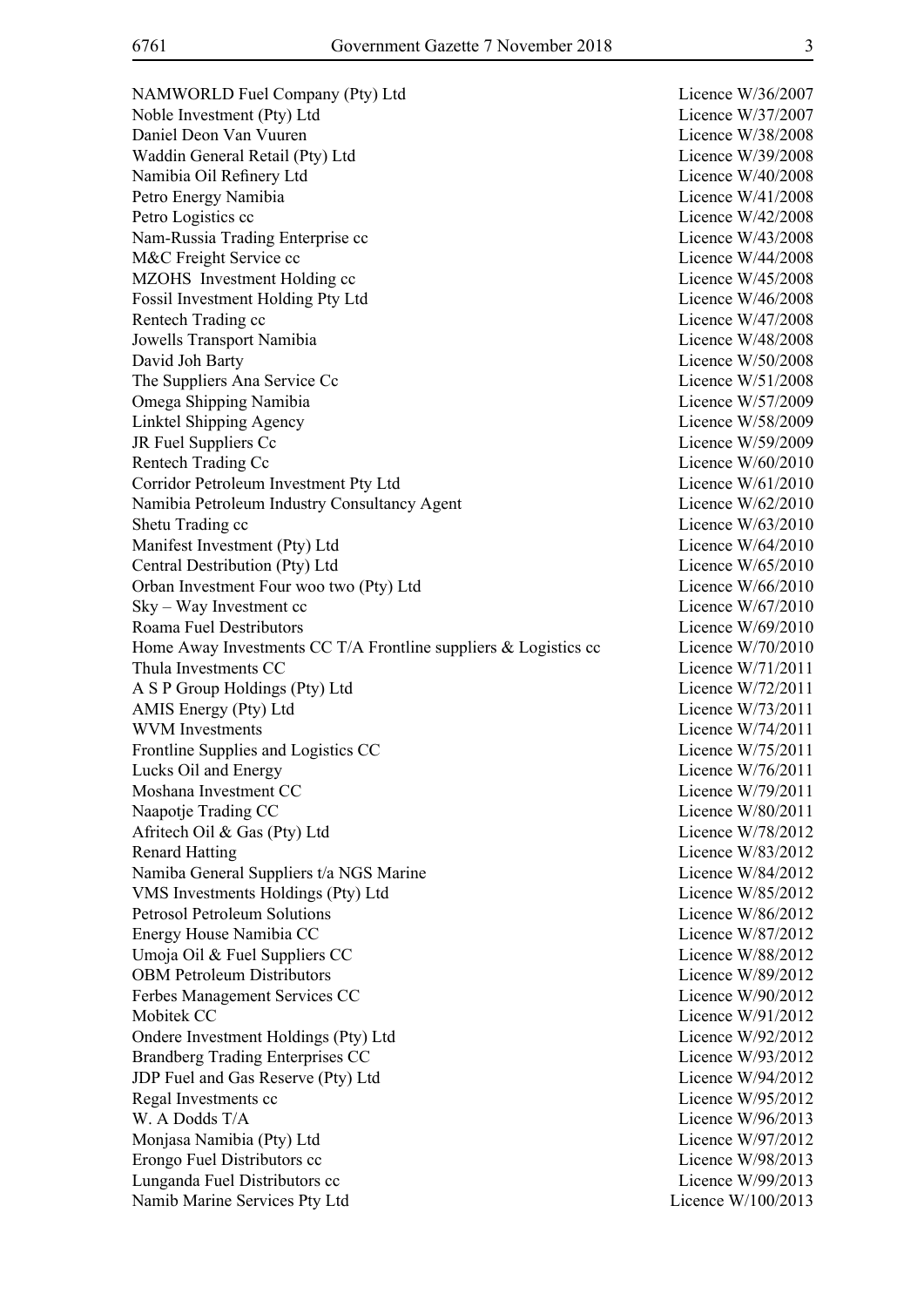Sunrise Investments CC Licence W/101/2013 Petro Africa Pty LTD Licence W/102/2013 GFS Investment CC Licence W/103/2013 Windhoek Fuel Centre CC and the Company of the Licence W/104/2013 Cross Border Vehicle Traders Licence W/105/2013 Yes Trading & Investment CC Licence W/106/2013 Pegasus Fuels CC Licence W/107/2013 HBH Construction and Services CC Licence W/108/2013 West Coast Energy Pty Ltd Licence W/109/2014 Back to Back Investments CC Licence W/110/2013 Tania Botha CC Licence W/111/2013 SEN Petroleum CC Licence W/112/2013 Namenergy Resources Pty Ltd Licence W/113/2014 Rodney Andreas Transport CC Licence W/114/2013 First Investment CC Licence W/115/2013 Hendrik Dawids CC and the Company of the Licence W/116/2013 Moonstone Trading Enterprises CC Licence W/117/2013 Versatile Environmental Consulting CC Licence W/118/2013 Good Fellas Investment CC Licence W/119/2014 Moonstone Investment CC and CC Licence W/121/2014 Caprivi Investment CC Licence W/124/2014 Lapka Investments CC Licence W/125/2014 Hallie Investments CC Licence W/126/2014 Mokolian Energy Pty Ltd Licence W/127/2014 Unlimited Investments Pty Ltd Licence W/128/2014 Du Preez Petroleum CC Licence W/129/2014 Extreme Customs Cleaning Services CC Licence W/130/2014 Alushe Multi Services CC and the Contract of the Licence W/131/2014 Demshi Investment Holdings Pty Ltd Licence W/132/2014 Blue Sea Trading Enterprise CC and the season of the Licence W/134/2014 Namib Goldsun Oil CC Licence W/135/2016 Gold Rush Trading Number Twenty CC Licence W/136/2014 JKI Petroleum CC Licence W/137/2014 Gear Petroeum CC Licence W/138/2015 AA Petroleum S/S CC Licence W/139/2015 Queen Mwetako Investments CC Licence W/140/2015 Chekai Investments CC and the Company of the Licence W/141/2015 North Gate Investments CC Licence W/142/2015 Gaya Investments CC Licence W/143/2015 Helao Nafidi S/S Licence W/144/2015 Trans Hydrocarbon Namibia CC Licence W/145/2015 Renu Energy Namibia CC Licence W/146/2015 Southman Investments (Pty) Ltd Licence W/147/2015 Tenya Logistics CC T/A OPS Fuel CC Licence W/148/2015 Sheikh Investment CC and the CC Licence W/150/2015 Seed Trading CC Licence W/151/2015 Tate Energy (Pty) Ltd Licence W/152/2015 Epitome Holdings (Pty) Ltd Licence W/153/2017 Vigor Investment CC Licence W/154/2015 Ten Foot Investments (Pty) Ltd Licence W/155/2016 Uunongo Technologies CC Licence W/156/2016 Herman Karimbue Licence W/157/2016 Estrella Petroleum CC and the Company of the Licence W/158/2016 Coastal Oil & Fuel Suppliers CC Licence W/159/2016 Tank-Up Petroleum Namibia (Pty) Ltd Licence W/160/2016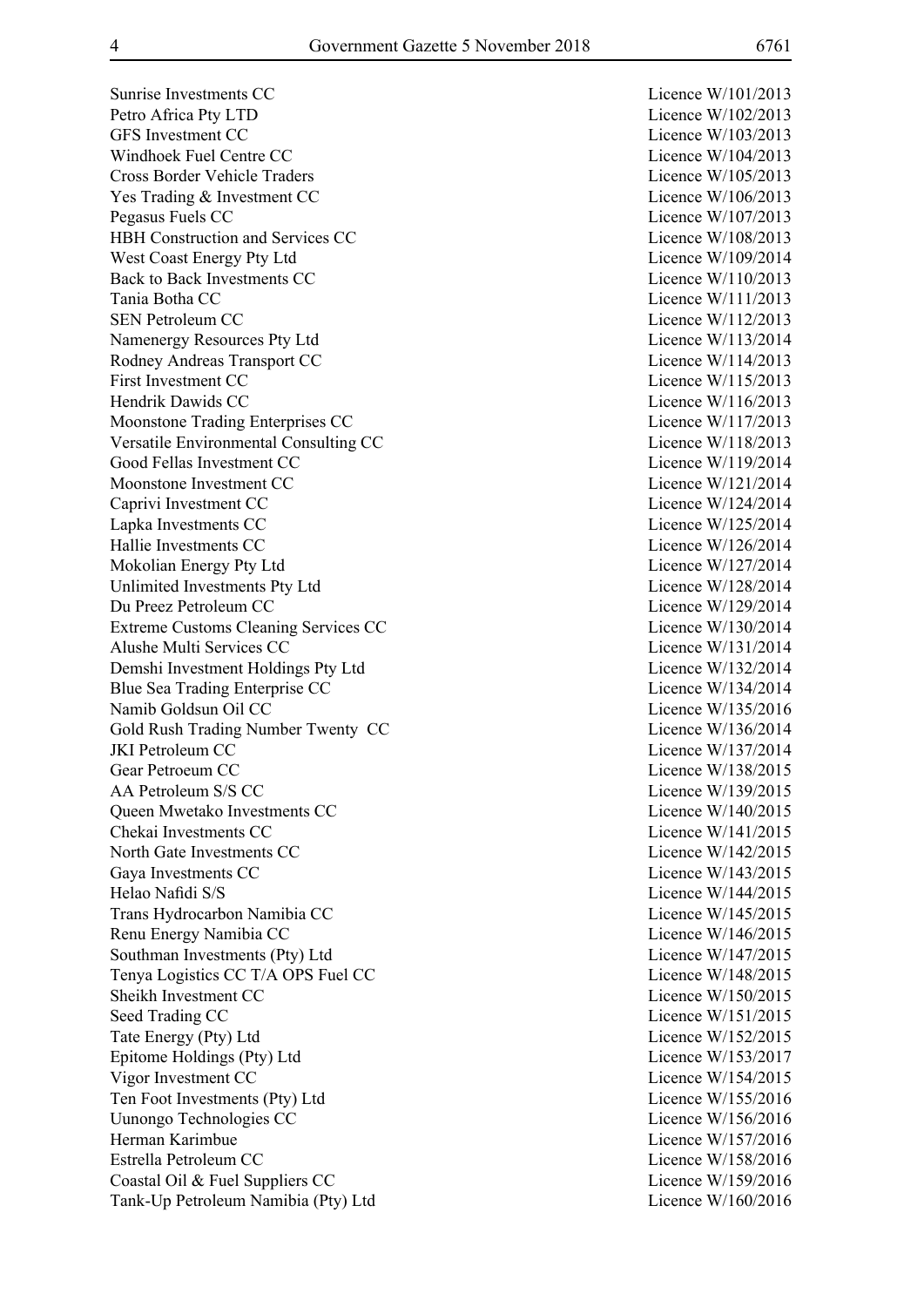Continental Oil & Gas Licence W/161/2016 Eco Energy Fuel and Oil Trading Licence W/163/2016 Omuramba Rural East Point Suppliers CC Licence W/164/2016 Luxury Two Hundred and Fourty Eight (Pty) Ltd Licence W/165/2016 Econo Investments (Pty) Ltd Licence W/166/2016 Camel Thorn Petroleum Services CC Licence W/167/2016 Liferole Investments (Pty) Ltd Licence W/168/2016 Parallel Investments CC Licence W/169/2016 Brahsk Petroleum (Ptv) Ltd Licence W/170/2016 Real Petroleum Namibia CC and the contract of the contract of the Licence W/172/2017 Horizon Fuel & Logistics (Pty) Ltd Licence W/173/2017 Trios Mangue Investments CC Licence W/174/2017 Okapi Supply Trading Namibia (Pty) Ltd Licence W/175/2017 RKS Investment Group CC Licence W/176/2017 Ndume Trading Enterprises CC Licence W/177/2017 Odessa Energy Solutions CC and Contact Contact Contact Contact Contact Contact Contact Contact Contact Contact Contact Contact Contact Contact Contact Contact Contact Contact Contact Contact Contact Contact Contact Contact Evale Investment (Pty) Ltd Licence W/179/2017 Peace Garden Investments CC Licence W/180/2017 Petroba Fuels (Pty) Ltd Licence W/181/2017 Earth Ethicks Construction CC and the Licence W/182/2017 Flowvin Investment Group CC and the Licence W/183/2017 Enlightment Investment CC Licence W/184/2017 Decher Investment No 6 CC Licence W/185/2017 A Van Der Walt Namibia (Pty) Ltd Licence W/186/2017 Imagine Investments (Pty) Ltd Licence W/187/2017 Mendozer Investments CC and the Company of the Licence W/188/2017 Oluzizi Petroleum Namibia CC Licence W/189/2017 Transpetro Group Namibia (Pty) Ltd Licence W/190/2017 Acer Petroleum Namibia (Pty) Ltd Licence W/191/2017 Wes Coast Investment CC Licence W/192/2017 Eco Fuel Investment CC Licence W/193/2017 Tapsie Transport and Clearing CC Licence W/194/2017 Goodwill Investments CC and the CO Licence W/195/2017 Fresh Unit Investment CC Licence W/196/2017 Intu Fuel Trading Enterprises CC and the Contract Contract Contract Contract Contract Contract Contract Contract Contract Contract Contract Contract Contract Contract Contract Contract Contract Contract Contract Contract C Gilpin Oil & Fuel CC Licence W/198/2017 Logistics Support Services (Pty) Ltd Licence W/199/2017 Johannes Kelly Kakuni Licence W/200/2018 Upambi Investments CC Licence W/201/2018 Bellissima Investment Thirty One (Pty) Ltd t/a Multi Fuel & Oil Licence W/202/2018 VIC Shipping CC Licence W/203/2018 E N Fuels and Lubricants CC Licence W/204/2018 Ocean Bunker Petroleum Service (Pty) Ltd Licence W/205/2018 Odjove Energy and Mining CC Licence W/206/2018

#### **Reselling price of petrol**

**3.** The prices at which 95 octane unleaded petrol may be sold by a reseller to any person at any place mentioned in the Annexure are the prices indicated opposite the place concerned.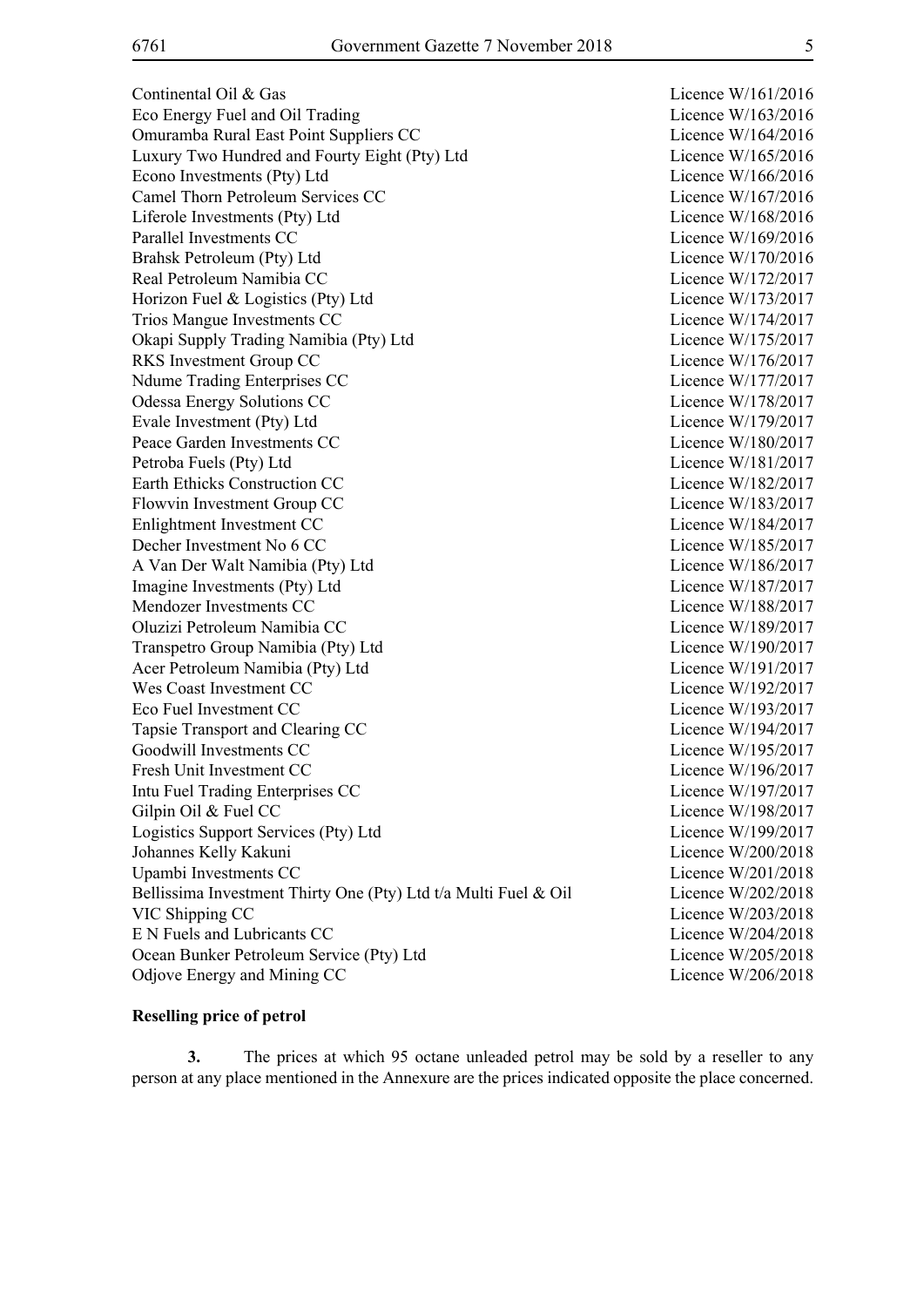### ANNEXURE

## *(*Regulation 1)

|                                       | Retail Price in c/l     |
|---------------------------------------|-------------------------|
| Place                                 | <b>ULP</b><br>95 Octane |
|                                       | 7 November 2018         |
| AI-AIS                                | 1463                    |
| <b>AMINIUS</b>                        | 1461                    |
| <b>ANDARA</b>                         | 1445                    |
| <b>ARANDIS</b>                        | 1434                    |
| <b>ARANOS</b>                         | 1456                    |
| <b>ARIAMSVLEI</b>                     | 1463                    |
| <b>ARIS</b>                           | 1453                    |
| <b>AROAB</b>                          | 1455                    |
| <b>ASAB</b>                           | 1474                    |
| <b>AUS</b>                            | 1455                    |
| <b>BANGANI</b>                        | 1445                    |
| <b>BEN HUR FARM</b>                   | 1463                    |
| <b>BERSEBA</b>                        | 1455                    |
| <b>BETHANIEN</b>                      | 1455                    |
| <b>BETTA</b>                          | 1429                    |
| <b>BRAKWATER</b>                      | 1453                    |
| <b>BRANDBERG</b>                      | 1412                    |
| <b>BRAUNFELS</b>                      | 1437                    |
| <b>BUFFALO (COC ONLY)</b>             | 1445                    |
| <b>BUITEPOS</b>                       | 1455                    |
| <b>BULLSPORT</b>                      | 1461                    |
| <b>CHAMAITES</b>                      | 1455                    |
| <b>CHIEBELLA ESTATES</b>              | 1463                    |
| <b>COBLENS STORE</b>                  | 1445                    |
| <b>CORDOVA</b>                        | 1441                    |
| <b>DANKBAAR FARM</b>                  | 1455                    |
| DEI GRACIA (Otjipiro-Waterberg Lodge) | 1456                    |
| DEKKA CONSTR. (PAST USAKOS)           | 1425                    |
| DEKKA CONSTR. (PRE USAKOS)            | 1412                    |
| <b>DERM STORE</b>                     | 1451                    |
| <b>DIKDOORN</b>                       | 1471                    |
| DIPCAPDI SCHOOL                       | 1466                    |
| <b>DONKERSAND</b>                     | 1407                    |
| <b>DORDABIS</b>                       | 1445                    |
| <b>DUIKERSVLEI</b>                    | 1444                    |
| <b>EENHANA</b>                        | 1454                    |
| <b>EKUJA</b>                          | 1445                    |
| ELBE COPPER MINE                      | 1424                    |
| <b>ELDERS</b>                         | 1455                    |
| ENDOLA - OHANGWENA REGION             | 1454                    |
| <b>ENGELA</b>                         | 1454                    |
| <b>EORONDEMBA</b>                     | 1461                    |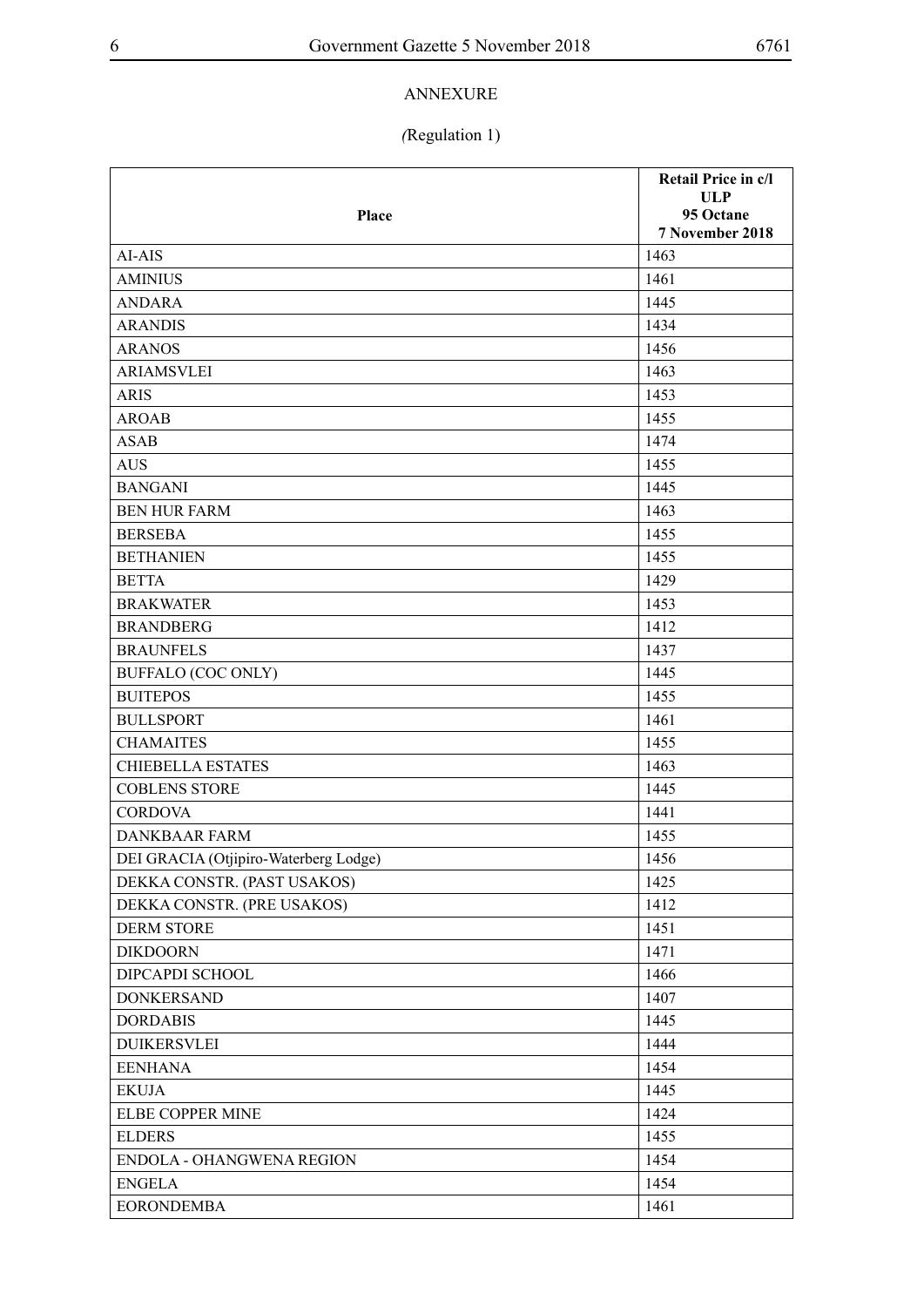| <b>EPIKURO 10</b>                            | 1458 |
|----------------------------------------------|------|
| <b>EPIKURO 3</b>                             | 1458 |
| ERNST MEYER SCHOOL                           | 1466 |
| <b>ETUNDA</b>                                | 1419 |
| <b>FARM TRADOS NO 92</b>                     | 1456 |
| <b>GAMIS</b>                                 | 1459 |
| <b>GAMSBERG (COC)</b>                        | 1417 |
| <b>GHANSIES</b>                              | 1425 |
| <b>GIBEON</b>                                | 1472 |
| <b>GOAGEB</b>                                | 1455 |
| <b>GOBABEB</b> (Desert Research Foundations) | 1402 |
| <b>GOBABIS</b>                               | 1446 |
| <b>GOCHAS</b>                                | 1456 |
| <b>GROOTFONTEIN</b>                          | 1445 |
| <b>GROSSBARMEN</b>                           | 1446 |
| <b>GRUNAU</b>                                | 1463 |
| <b>GUISES</b>                                | 1467 |
| <b>HALALI</b>                                | 1458 |
| <b>HARDAP</b>                                | 1464 |
| <b>HARIBES</b>                               | 1447 |
| <b>HEKEL SERVICE</b>                         | 1446 |
| <b>HELENA FARM</b>                           | 1461 |
| HELMERINGHAUSEN                              | 1465 |
| <b>HENTIES BAY</b>                           | 1434 |
| <b>HOCHVELD</b>                              | 1441 |
| <b>HOLOOG</b>                                | 1455 |
| <b>ISABIS</b>                                | 1446 |
| K. E. 13                                     | 1460 |
| K.E. 3                                       | 1437 |
| <b>KALKFELD</b>                              | 1437 |
| <b>KALKRAND</b>                              | 1449 |
| <b>KAMANJAB</b>                              | 1437 |
| <b>KANDUMI STORE</b>                         | 1443 |
| <b>KARASBURG</b>                             | 1463 |
| <b>KARIBIB</b>                               | 1415 |
| <b>KATIMA MULILO</b>                         | 1445 |
| <b>KAVANGO RANCHES</b>                       | 1454 |
| <b>KEETMANSHOOP</b>                          | 1455 |
| <b>KHORIXAS</b>                              | 1437 |
| <b>KLEIN KARAS</b>                           | 1463 |
| <b>KLEIN MENASSE</b>                         | 1455 |
| <b>KLEIN-AUB</b>                             | 1457 |
| <b>KOBLENS</b>                               | 1437 |
| <b>KOES</b>                                  | 1455 |
| <b>KOMBAT</b>                                | 1445 |
| <b>KONGOLA</b>                               | 1445 |
| <b>KORRIDOR POS 13</b>                       | 1461 |
| <b>KRANZBERG MINE</b>                        | 1424 |
|                                              |      |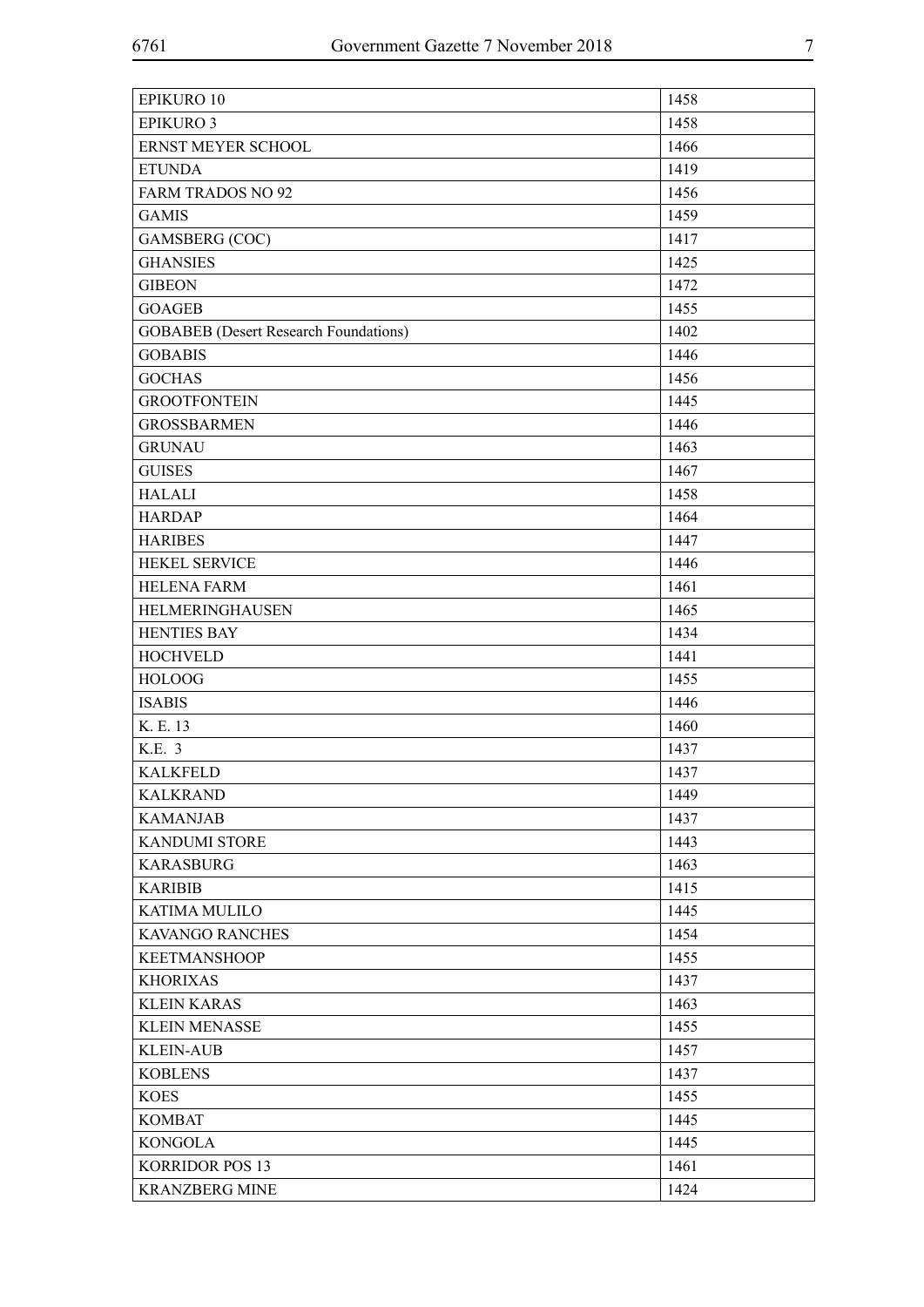| <b>KRIES HOTEL</b>         | 1454 |
|----------------------------|------|
| <b>LB GARAGE</b>           | 1460 |
| LEONARDVILLE               | 1458 |
| <b>LEPEL STORE</b>         | 1427 |
| <b>LINYANTI</b>            | 1445 |
| <b>LITHIUM MINE</b>        | 1419 |
| <b>LUDERITZ</b>            | 1455 |
| LUHEBU DISTRICT            | 1445 |
| <b>MAHANENE</b>            | 1454 |
| <b>MAKKANOR</b>            | 1463 |
| <b>MALTAHOHE</b>           | 1454 |
| <b>MANGETTI</b>            | 1444 |
| <b>MARIENTAL</b>           | 1447 |
| <b>MIDGARD</b>             | 1450 |
| <b>MILE 108 TN</b>         | 1415 |
| MILE 72 TN                 | 1407 |
| <b>MOKUTI LODGE</b>        | 1456 |
| <b>MOUNT ETJO</b>          | 1447 |
| <b>MUKWE</b>               | 1445 |
| <b>MURURANE</b>            | 1454 |
| <b>MUSESE</b>              | 1457 |
| MUTJAVIKUA F               | 1445 |
| <b>NAMIB RESTCAMP</b>      | 1419 |
| <b>NAMUTONI</b>            | 1458 |
| <b>NEI-NEIS</b>            | 1417 |
| <b>NEPARA</b>              | 1445 |
| <b>NEUDAM</b>              | 1454 |
| <b>NINA</b>                | 1451 |
| NKURENKURU                 | 1445 |
| <b>NOMTSAS</b>             | 1427 |
| <b>NOODBURG</b>            | 1466 |
| <b>NOORDOEWER</b>          | 1463 |
| <b>NYANGANA</b>            | 1445 |
| <b>ODIBO</b>               | 1454 |
| <b>OHANGWENA</b>           | 1454 |
| <b>OKAHANDJA</b>           | 1433 |
| <b>OKAHAO</b>              | 1454 |
| <b>OKAKARARA</b>           | 1445 |
| OKAMATAPATI                | 1456 |
| <b>OKASHANA</b>            | 1454 |
| <b>OKAUKUEJO</b>           | 1453 |
| <b>OKOMBAHE</b>            | 1449 |
| <b>OKONDJATU</b>           | 1458 |
| <b>OKONGO</b>              | 1454 |
| <b>OMAFO</b>               | 1454 |
| <b>OMAJETTE CONCESSION</b> | 1427 |
| <b>OMAPUMBA S/STATION</b>  | 1451 |
| <b>OMARURU</b>             | 1422 |
|                            |      |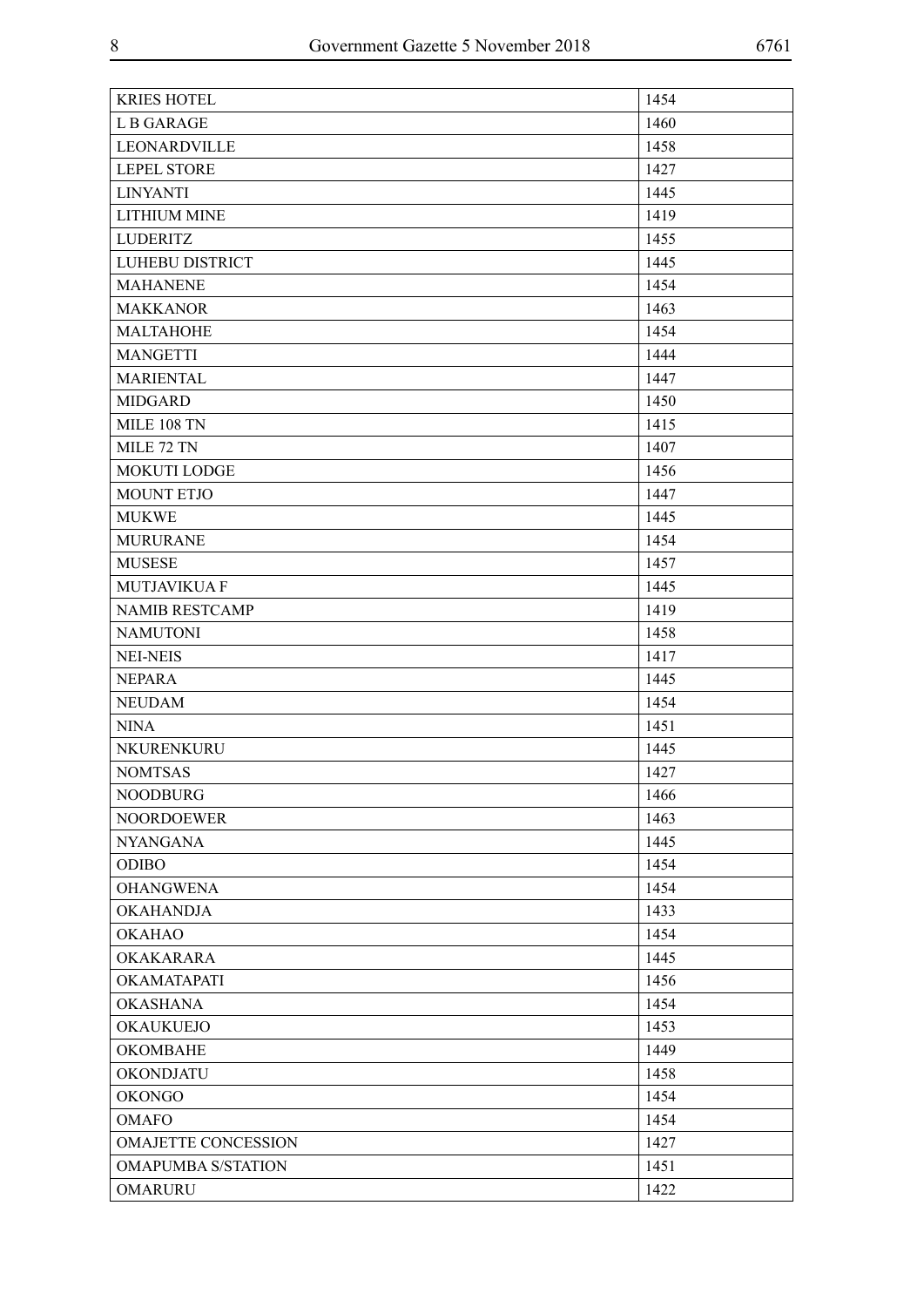| <b>OMATJENNE</b>                                   | 1437 |
|----------------------------------------------------|------|
| <b>OMBALANTU</b>                                   | 1454 |
| <b>OMBIKA</b>                                      | 1451 |
| <b>OMEGA</b>                                       | 1445 |
| <b>OMITARA</b>                                     | 1446 |
| <b>OMURAMBA FARM</b>                               | 1460 |
| <b>OMUTHIYA</b>                                    | 1454 |
| <b>ONDANGWA</b>                                    | 1454 |
| <b>ONDEROMBUA</b>                                  | 1460 |
| <b>ONDEROMPABA</b>                                 | 1455 |
| <b>ONGWEDIVA</b>                                   | 1454 |
| <b>ONHGA</b>                                       | 1454 |
| <b>ONIIPA</b>                                      | 1454 |
| <b>ONYAANYA</b>                                    | 1454 |
| ONYUULAYE DISTRICT (Onyuulae Trading & Investm Co) | 1444 |
| <b>OPUWO</b>                                       | 1460 |
| ORANJEMUND M95 (same as Keetmanshoop M95)          | 1455 |
| ORUNAHI                                            | 1437 |
| <b>OSHAKATI</b>                                    | 1454 |
| <b>OSHIGAMBO</b>                                   | 1454 |
| <b>OSHIKANGO</b>                                   | 1454 |
| <b>OSHIKUKU</b>                                    | 1454 |
| <b>OSHIVELO</b>                                    | 1444 |
| <b>OSIRE</b>                                       | 1447 |
| <b>OTAVI</b>                                       | 1442 |
| <b>OTJIHASE</b>                                    | 1453 |
| <b>OTJIMBINGWE</b>                                 | 1433 |
| <b>OTJINENE</b>                                    | 1449 |
| <b>OTJITUUO</b>                                    | 1445 |
| <b>OTJIWARONGO</b>                                 | 1437 |
| OTJIWARONGO POS 11                                 | 1461 |
| <b>OTJOWIKAMBO</b>                                 | 1445 |
| <b>OTUMBOROMBONGA</b>                              | 1449 |
| <b>OUTJO</b>                                       | 1437 |
| <b>OVITOTO</b>                                     | 1433 |
| PALMWAG                                            | 1437 |
| PLESSIS FARM (NISWA)                               | 1446 |
| <b>REHOBOTH</b>                                    | 1445 |
| REHOBOTH STASIE                                    | 1437 |
| RIETFONTEIN (UCHAB)                                | 1458 |
| <b>RIETOOG</b>                                     | 1464 |
| RIETQUELLE-AMINUIS                                 | 1461 |
| <b>ROSH PINAH</b>                                  | 1455 |
| <b>RUACANA</b>                                     | 1454 |
| <b>RUNDU</b>                                       | 1455 |
| <b>SAMBIU</b>                                      | 1455 |
| <b>SANDVELD</b>                                    | 1455 |
| <b>SCHLIP</b>                                      | 1454 |
|                                                    |      |